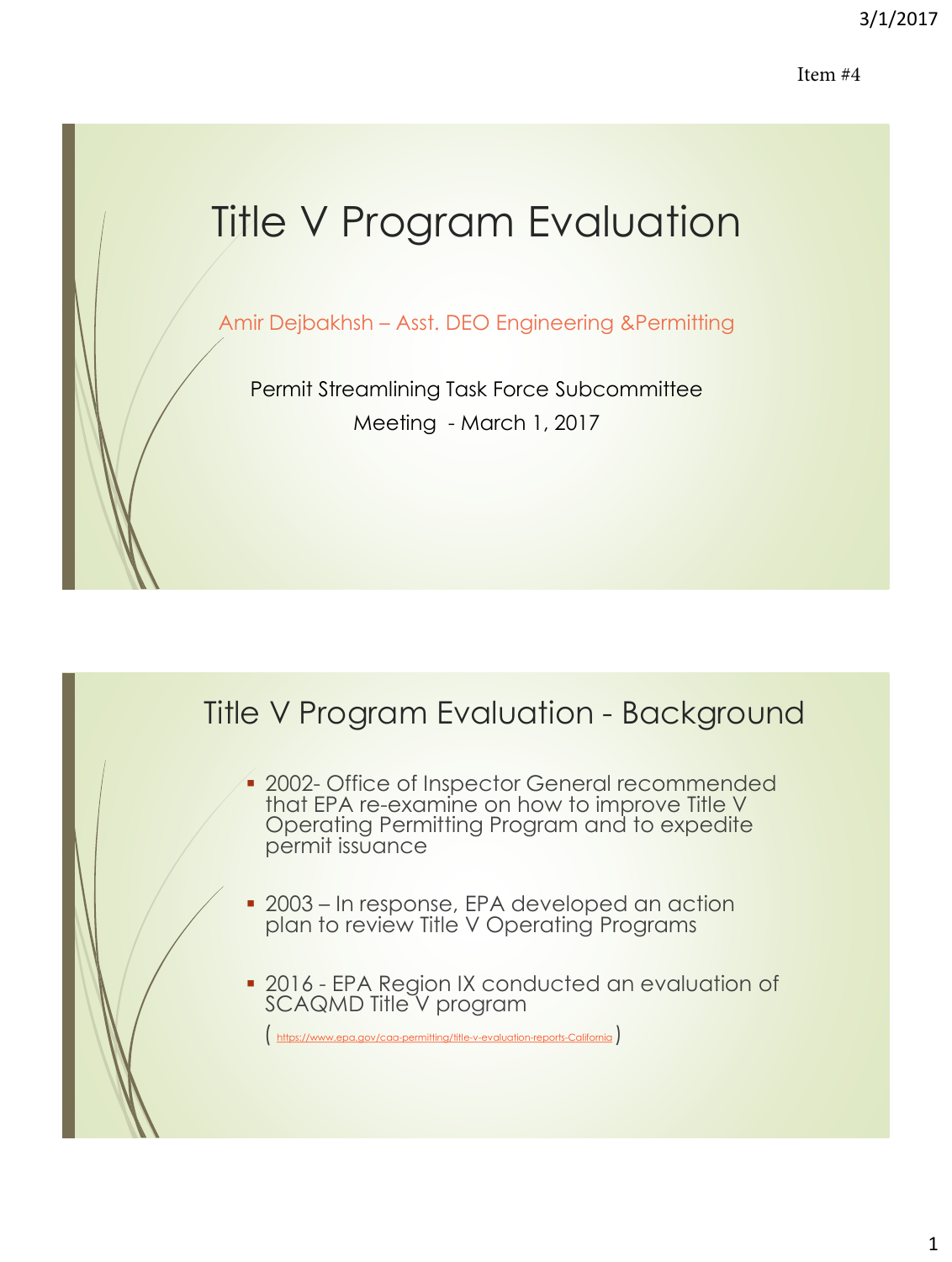# Title V Program Evaluation - Background

- SCAQMD's Title V Program
	- Interim Approval August 29, 1996
	- Full Approval November 30, 2001
	- Revision January 1, 2004
	- Title V Program Applicability:
		- ◆ Major Stationary Source based on Potential to Emit
		- Title IV Acid Rain Program
		- **√NSPS**
		- $V$ NESHAP
		- Solid waste Incineration pursuant to Section 129(e) of Federal Clean Air Act
	- Current number of facilities in the Program  $\sim$  400

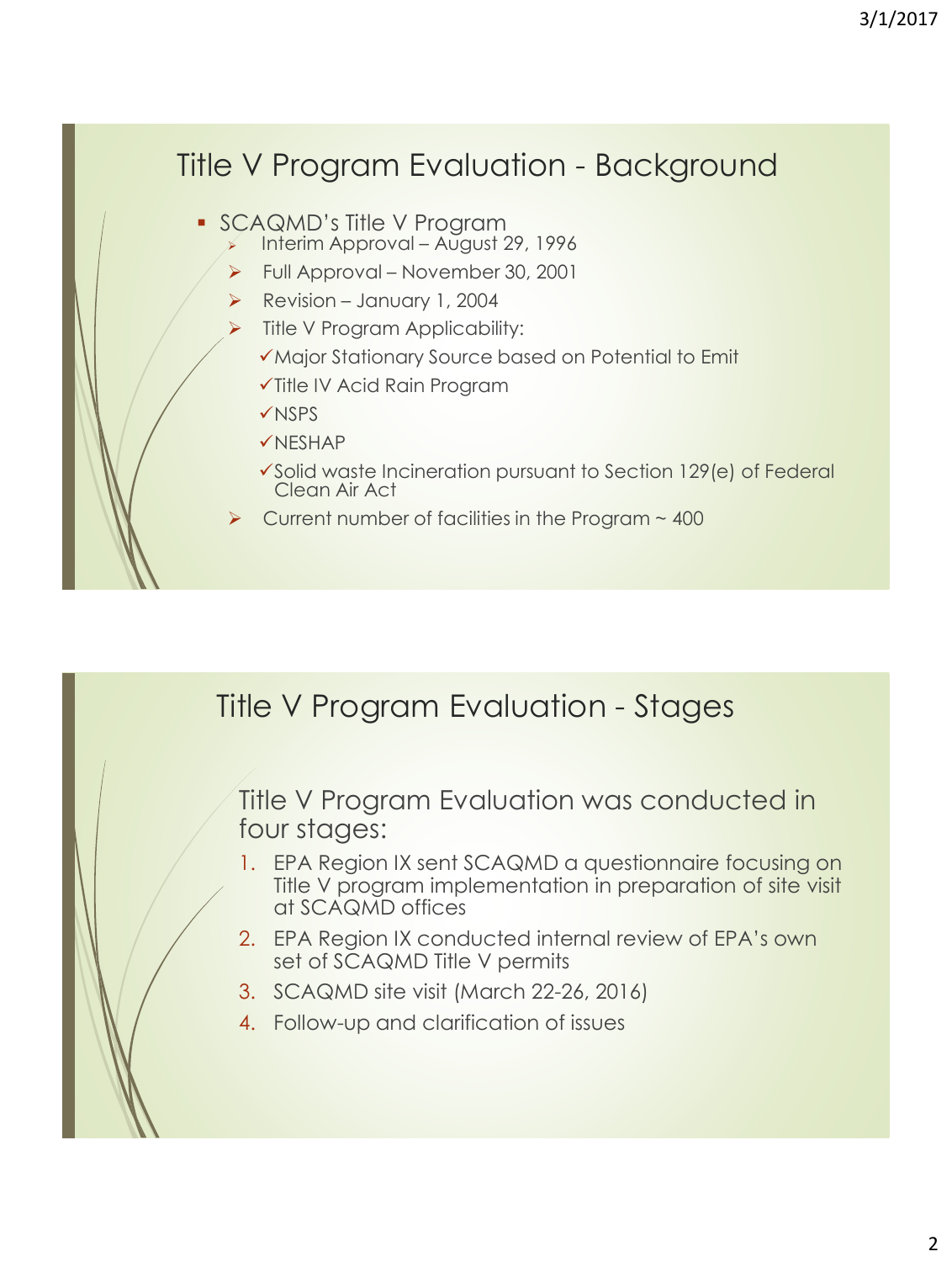## Title V Program Evaluation - Findings

EPA Region IX found that SCAQMD implements Title V program in an effective and efficient manner. However, the final report identifies the following opportunities for program improvement:

- $\checkmark$  Availability of Final Title V Permits on-line
- $\checkmark$  Title V Exclusion Guidelines
- $\checkmark$  Streamlining of overlapping permit conditions
- $\checkmark$  Submittal of all information to EPA prior to start of EPA 45-day review period
- Expanded Statement of Basis for Initial, Renewals and Revisions
- $\checkmark$  High Level Reference to federal regulations (NSPS, NESHAP, etc.)

#### Confidential Business Information

- Not part of EPA's Initial Findings
- **Apparent conflict between CA and Federal definition of CBI**
- **Draft Confidentiality Claim Process** 
	- 1. Applicant files a claim of confidentiality with EPA
	- 2. EPA asks for substantiation of claim (may be filed with the claim) to be submitted within 15 days [40 CFR 2.203 (b)]
	- 3. EPA will initiate a formal determination pursuant to 40 CFR Part 2 and notify applicant of its determination
	- 4. SCAQMD submits proposed permit issuance/revision/renewal package for EPA's review pursuant to Title V Permit Program